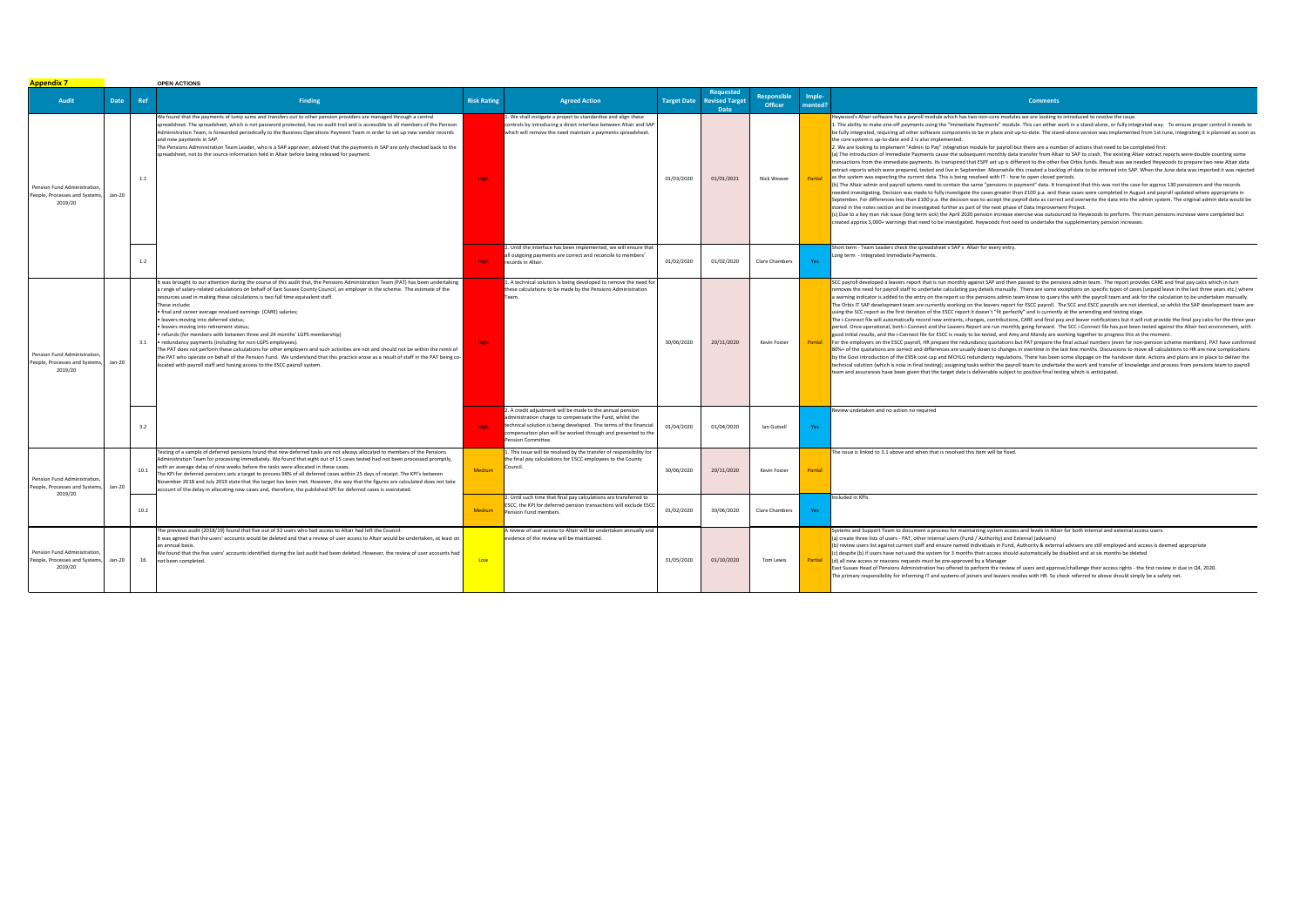## **Comments**

rther investigation with the Internal Audit identified a misunderstanding about the functionality pabilities of the Heywood Altair system. It does calculate the member pension benefits at the normal irement date. Under the LGPS Regulations if the member, for whatever reason, does not forward the mpleted acceptance forms in a timely manner the benefits are backdated rather than making the mber retire at a later date. The issue is where the member benefits are backdated for a number of nths or years the Altair system is unable to determine the current benefits. The administrator uses a nplate spreadsheet to take the Altair calculated benefits at the original normal retirement date to ermine the subsequent annual pension increases between then and the actual first payment date plus arrears for the first pension payment. To ensure the template spreadsheet is clear that it has been ecked four new boxes have been added to show the name of the doer and checker and the date they formed and chech the work. These names and dates should then be able to be crossed checked against retirement calculation checklist to provide a clear audit trail that the work was checked. East Sussex low the same process as Surrey.

CC have adopted the Surrey version of the template spreadsheet.

ork was progressing with Hymans to incorporate the Data Improvement Plan (DIP) results into the ABS' d to issue them by the agreed 31 July deadline. However, for various reasons (including coronavirus) not the data was collected from the employers by the extented deadline of 15 June 2020. That collected and warded to the Orbis system support team was incorporated into the ABS data. The Pensions Board and Ficers asked Hymans to cease work on the DIP and prepare a handover report as at 24 July 2020. Hymans oduced a DIP closure as at 31 July 2020. The project will be finalised as BAU by PAT.

VID-19 had an impact on the employers ability to complete their annual returns so the deadline for mpleting the ABS was pushed back to 31 August 2020. An update report was provided to the Board & mmittee in September 2020. The committee minutes stated "The PAT should be congratulated for the *improvements it has made to the Annual Benefit Statement (ABS) process. Excluding a few issues due to employers not responding, 99.6% of statements were issued on time* ."

e 4 above. Significant data quality improvement work has been achieved by Hymans; the work has been nded back the the East Sussex PAT to finalise as BAU. Data quality retention & improvement is an going challenge, anew phase will begin in Q1, 2021. We produce tPR validator common & conditional ports annually (next due November 20) to continually monitor the data quality levels. *We are confident the data & quality has improved across the PAT service and therefore happy to close this action - data will never be 100% accurate.* 

mprovements to procedures and policies impacting the quality of data including the use of statuses is complete.<br>2. ISO9001 accreditation

.<br>s a commitment by Orbis that has not materialised. This is a best practice item and nice to have but not a prity so will be revisited in a few years when some of the significant urgent projects are finalised. 3. The Compliance Local Improvement Partner (CLIP) was appointed 3 August 20 and he will oversee

ality. The Orbis data quality team has not materialised and the restructure for ES will not include a ecific team. Quality should be owned by every individual.

|                                                                           | <b>CLOSED ACTIONS</b> |                |                                                                                                                                                                                                                                                                                                                                                                                                                                                                                                                                                                                                                                                                                                                                                                                                                                                                                                                                                                                                                                                                                                                                                                                                                                                                                                                                                                                                                                                                                                                                                                                                                              |                    |                                                                                                                                                                                                                                                                                                                                                                                                                                                                                                                                                                                                                                                                                                                                                                                                                                                                                                                                                                               |                    |                                                          |                                      |                   |                                                                                         |
|---------------------------------------------------------------------------|-----------------------|----------------|------------------------------------------------------------------------------------------------------------------------------------------------------------------------------------------------------------------------------------------------------------------------------------------------------------------------------------------------------------------------------------------------------------------------------------------------------------------------------------------------------------------------------------------------------------------------------------------------------------------------------------------------------------------------------------------------------------------------------------------------------------------------------------------------------------------------------------------------------------------------------------------------------------------------------------------------------------------------------------------------------------------------------------------------------------------------------------------------------------------------------------------------------------------------------------------------------------------------------------------------------------------------------------------------------------------------------------------------------------------------------------------------------------------------------------------------------------------------------------------------------------------------------------------------------------------------------------------------------------------------------|--------------------|-------------------------------------------------------------------------------------------------------------------------------------------------------------------------------------------------------------------------------------------------------------------------------------------------------------------------------------------------------------------------------------------------------------------------------------------------------------------------------------------------------------------------------------------------------------------------------------------------------------------------------------------------------------------------------------------------------------------------------------------------------------------------------------------------------------------------------------------------------------------------------------------------------------------------------------------------------------------------------|--------------------|----------------------------------------------------------|--------------------------------------|-------------------|-----------------------------------------------------------------------------------------|
| <b>Audit</b>                                                              | <b>Date</b>           | Ref            | <b>Finding</b>                                                                                                                                                                                                                                                                                                                                                                                                                                                                                                                                                                                                                                                                                                                                                                                                                                                                                                                                                                                                                                                                                                                                                                                                                                                                                                                                                                                                                                                                                                                                                                                                               | <b>Risk Rating</b> | <b>Agreed Action</b>                                                                                                                                                                                                                                                                                                                                                                                                                                                                                                                                                                                                                                                                                                                                                                                                                                                                                                                                                          | <b>Target Date</b> | <b>Requested</b><br><b>Revised Target</b><br><b>Date</b> | <b>Responsible</b><br><b>Officer</b> | Imple-<br>mented? |                                                                                         |
| Pension Fund Administration<br>People, Processes and Systems<br>2019/20   | Jan-20                | 2.1            | The Altair system calculates pension benefits for new pensioners. However, during testing, we found that in two out of 15 cases,<br>the benefits had been calculated manually by the Pension Administration Team. We understand that this was because of delays in<br>receiving documentation from the employer, in one case, and the employee in the other case. It is further understood that the<br>Altair system cannot calculate benefits retrospectively.<br>n reviewing these two cases, whilst we found evidence of signed checklists, the manual calculations were not completed using a<br>formal template to aid consistency and there was no clear evidence that the calculations had been checked, for example by the<br>ignature of the checker at the foot of each page where system generated figures had been overwritten by manual calculations.<br>Furthermore, there is no clear governance process to support the over-writing of data held in Altair with manual figures because<br>the supporting checklist does not adequately demonstrate that each step in the process has been completed and then checked.<br>Testing of an additional 15 new pensions found a further four pension benefits that had been calculated manually. This suggests<br>that around 20% of pension benefits involve a manual calculation although no errors were found during testing.<br>A pension calculation is a longstanding calculation so an error at inception would pervade 20-30 years after the calculation was<br>committed. This would affect all other calculations derived from that initial calculation. | <b>Medium</b>      | 1. Aquila Heywood will be commissioned to implement system<br>functionality to resolve the retrospective calculation issue<br>together with relevant system controls and sign off controls.                                                                                                                                                                                                                                                                                                                                                                                                                                                                                                                                                                                                                                                                                                                                                                                   | 01/04/2020         | 30/06/2020                                               | Nick Weaver                          | Yes               | Fur<br>cap<br>reti<br>con<br>me<br>mo<br>ten<br>det<br>the<br>che<br>per<br>the<br>foll |
|                                                                           |                       | 2.2            |                                                                                                                                                                                                                                                                                                                                                                                                                                                                                                                                                                                                                                                                                                                                                                                                                                                                                                                                                                                                                                                                                                                                                                                                                                                                                                                                                                                                                                                                                                                                                                                                                              | <b>Medium</b>      | 2. Until a system-based solution is achieved, we will implement a<br>template for recording manual calculations in order to aid<br>consistency, reduce the risk of error and to provide a clear audit<br>trail to demonstrate how the figures and the final benefit award<br>were derived.                                                                                                                                                                                                                                                                                                                                                                                                                                                                                                                                                                                                                                                                                    | 01/02/2020         | 30/06/2020                                               | Nick Weaver                          | Yes               | ESC                                                                                     |
| Pension Fund Administration<br>People, Processes and Systems,<br>2019/20  | Jan-20                | $\overline{4}$ | The Administration Service reported to the September 2019 Pension Board that 258 active members and 11,004 deferred<br>members had not received their Annual Benefit Statements (ABS) for 2018/19. However, our testing identified further members<br>who had not been sent their ABS, or had not been provided with written notification that their ABS are available on-line, as<br>required under section 14 of the Public Service Pensions Act 2013.<br>Specifically:<br>L. 1,780 members held in 'status 2' (undecided leavers) did not received their ABS;<br>2. 5,631 active members, where no email address was held, did not receive written notification that their statements were<br>available on-line; and<br>3. New members were not advised in writing that their ABS was available on-line.<br>Additionally:<br>4. There are 4,500 members held in 'status 9' (frozen refunds), who may also be entitled to an ABS, did not receive one; and<br>5. There are 9,535 deferred members, for whom we do not hold a current email address, and who did not receive an ABS.<br>At the time of testing, these additional breaches had not been reported to the Pension Regulator.                                                                                                                                                                                                                                                                                                                                                                                                                                   | High               | Measures to ensure that all required ABS are issued by the<br>statutory deadline for 2020 will include, but are not limited to:<br>A series of workshops to plan the end to end process;<br>The creation of a robust plan which sets out roles and<br>esponsibilities, milestones and objectives;<br>Consultation with key stakeholders and immediate<br>communication of expectations from employers;<br>The identification of early tasks that need carrying out before<br>31 March;<br>The cleansing of data held in Altair prior to 31 March;<br>Establishing a membership baseline through the creation of a<br>snapshot of the membership database - as at 31 March;<br>The identification of all members requiring an ABS;<br>A clear understanding that no assumptions are made in the<br>absence of documentation from employers;<br>Appropriate communications with members in accordance<br>with LGPS regulations.<br>The final plan will be agreed with the Fund. | 30/06/2020         | 01/10/2020                                               | Mike Lea & Clare<br>Chambers         | Yes               | Wo<br>and<br>all t<br>for<br>Off<br>pro<br>CO'<br>con<br>Cor<br>imŗ<br>em               |
| Pension Fund Administration,<br>People, Processes and Systems,<br>2019/20 | Jan-20                | 5.1            | We understand that a data cleansing exercise was undertaken during 2019 in preparation for the Triennial Valuation, which<br>identified a number of critical errors, which have subsequently been corrected. We requested sight of information relating to the<br>data cleansing process, including sight of the audit trail of changes made to extracted data.<br>Whilst most of our questions relating to this data were answered satisfactorily, it remains unclear, at the time of reporting, why<br>the number of deferred members reported appears to exceed the number of records on the extracted data.<br>A high-level review of data in the live system was carried out, which identified a number of data quality issues, including:<br>Eight active member records, where one or more fields contained the word 'Delete' or 'Duplicate?', which casts doubt on the<br>accuracy of these records.<br>Twelve active and 115 deferred members with temporary National Insurance numbers.<br>. Fourteen deferred records where the date commenced employment, or the date commenced current employment were blank.<br>Six deferred cases where there was no record of the date that the member left active service.<br>We found 2,261 deferred cases where the reason for the change in status from Active to Deferred was not recorded.                                                                                                                                                                                                                                                                             | <b>Medium</b>      | 1. The Fund has commissioned a data improvement programme<br>to be carried out by Hymans Robertson, who will liaise with<br>employers to correct any missing data or inaccuracies. The data<br>collected will be provided to the Pensions Administration Service<br>which will upload it onto Altair. Any changes between the<br>snapshot provided to Hymans and the data held in the live<br>system at the point of upload will be investigated and resolved.                                                                                                                                                                                                                                                                                                                                                                                                                                                                                                                | 01/04/2020         | 31/12/2020                                               | Paul Punter                          | Yes               | See<br>har<br>ong<br>rep<br>We<br>this                                                  |
|                                                                           |                       | 5.2            |                                                                                                                                                                                                                                                                                                                                                                                                                                                                                                                                                                                                                                                                                                                                                                                                                                                                                                                                                                                                                                                                                                                                                                                                                                                                                                                                                                                                                                                                                                                                                                                                                              | <b>Medium</b>      | 2. The Pension Administration Service will propose procedures<br>and policies to maintain and enhance data quality and seek to<br>obtain the relevant ISO quality accreditation. This will include<br>consideration of capacity and the benefit and cost of establishing<br>a new data quality team.                                                                                                                                                                                                                                                                                                                                                                                                                                                                                                                                                                                                                                                                          | 01/04/2020         | 01/10/2020                                               | lan Gutsell                          | Yes               | 1.1<br>con<br>wa:<br>prio<br>3.7<br>qua<br>spe<br>We<br>this                            |

*We are confident the data & quality has improved across the PAT service and therefore happy to close this action - data will never be 100% accurate.*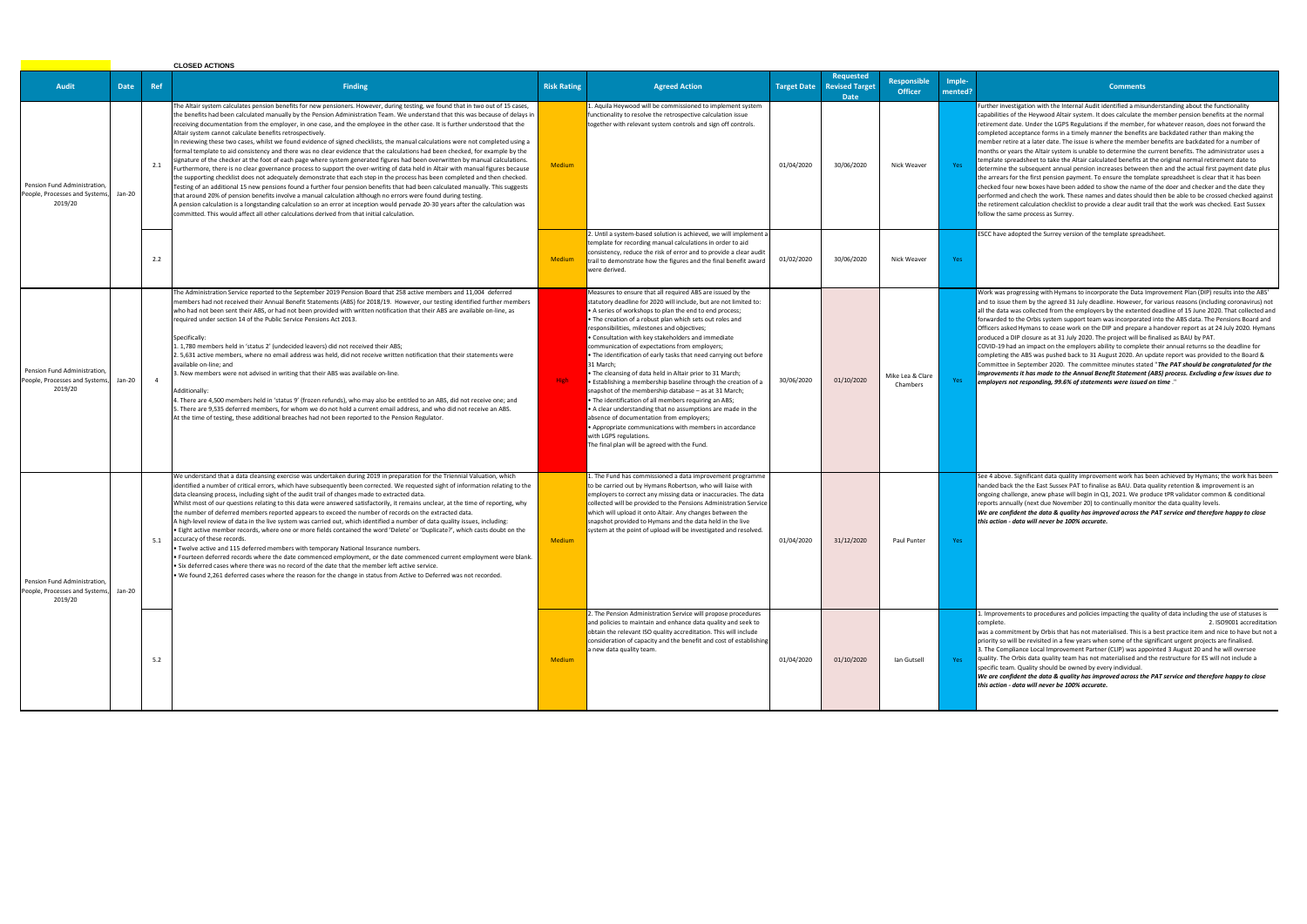| Periodically a report of status 8 cases will be run to ensure it is being used correctly. Historical cases were |
|-----------------------------------------------------------------------------------------------------------------|
| reviewed by Hymans and the East Sussex head of administration has in August 2020 been given the                 |
| Heywoods Altair system superviser status to "delete" records where appropriate.                                 |
|                                                                                                                 |
|                                                                                                                 |
|                                                                                                                 |
|                                                                                                                 |
|                                                                                                                 |
|                                                                                                                 |
|                                                                                                                 |
| On 30 January 2020 a full cut of scheme data was provided to Hymans to commence the DIP and significant         |
| improvement have been made since then (outlined in the 31 July 2020 Hymans closure report):                     |
| <b>Status 2 (unresolved leavers)</b>                                                                            |
| Initally 977 cases identified & at the point of handover back to ES PAT 532 had been resolved & a further       |
| 117 were ready to be validated. This left 323 remaining to be followed to seek missing data from Employers      |
| (8 Employers accounted for 282 cases or 87% and 16 Employers for the remainding 41 cases or 13%).               |
| To put in perspective the 2020 ABS has identified 865 new status 2 cases that will need investigating           |
| Status 9 (frozen - undecided refunds)                                                                           |
| Initally 4,650 cases and all validated as true cases (except 6) - these are with ES PAT to settle as requested  |
| by members. New process in place to automatically prepare to settle these three months before the five          |
| reary of logying. The new process includes address tracing where pecessary and previding                        |
| CLIP started on 3 August 2020                                                                                   |
|                                                                                                                 |
|                                                                                                                 |
|                                                                                                                 |
|                                                                                                                 |
| This will be part of the standard deferred benefit process.                                                     |
|                                                                                                                 |
|                                                                                                                 |
|                                                                                                                 |
|                                                                                                                 |
|                                                                                                                 |
| CLIP started on 3 August 2020.                                                                                  |
|                                                                                                                 |
|                                                                                                                 |
|                                                                                                                 |

e 5 above

e 5 above

e Annual Allowance (AA) statements are produced for about 120 ESPF members who exceed the annual onetary amount. In trying to determine the correct AA information you can account for any unused owance for the previous three years. For members who have completed an interfund transfer during the ar the data may not be easily assessible (for members with no Altair member print from the previous ployer). East Sussex administration team tried to obtain a note of the AA used in the current yearas part the TV-in process. As the provision of this data is not mandatory or statutory and does not impact the culation of the transfer of benefits it is not chased at the time of transfer. If later, it is discovered the mber is actually exceeds the AA, then the administrator will as part of that task request the AA data m the previous employer.

tion undertaken and only complaints for the East Sussex Fund are reported as part of the KPI reporting. A

e Good Governance Working Party proposals for the roles and responsibilities was agreed by ES Pensions mmittee on 21 September 2020 but cant be fully implemented until been consulted upon with nployers and we have our own Altair database (Orbis will not permit new different SLA/KPIs for the PAT to be set-up. The decision to move the administration back in-house means there will be a more holistic proach and joined up processes.

The ES Head of Pensions Administration has completed a review of "suspended" pensioners during ptember and the remaining cases are appropriate. He has also taken on responsibility of authorising the pension of new cases, including a number of pensioners being suspended from September 20, whose payslips between March & May 2020, and appropriate letters and chasers were issued (including via banks) the intervening period.

e address and postcode fields are not mandatory on any pension software suppliers. East Sussex does ve policies in place to undertake missing address tracing exercises biannually. In addition for individuals proaching retirement where an address is missing address tracing is performed three months .<br>forehand. East Sussex PAT will produce tPR validator common and conditional reports annually for the nsions Board to track the data quality scores.

| Pension Fund Administration,<br>People, Processes and Systems<br>2019/20  | Jan-20 | 6   | We understand that Status 8 is used in Altair for records that have been created in error. However, we reviewed a sample of six<br>cases and found two records where members had opted out and had received a refund of contributions via payroll. These records<br>had been moved to Status 8 in error and we understand that they have now been moved to Status 0 (opt Out) following the<br>queries raised by Internal Audit.                                                                                                                                                                                                                                                                                                                                                                                                                                                                                                                                                                                                                                                                                                                                                  | Low           | The Pension Administration Team will develop an improvement<br>plan and identify specific administration resources to address<br>Status 8 cases. It will share the plan with the Pension Board, to<br>which it will also share progress reports.<br>Consideration will be given to the creation of a new role -<br>Compliance and Local Improvement Partner (CLIP), to co-<br>ordinate and oversee improvements. | 01/06/2020 | 01/06/2020 | Mike Lea                          | Yes  | Per<br>rev<br>Hey                                                                 |
|---------------------------------------------------------------------------|--------|-----|-----------------------------------------------------------------------------------------------------------------------------------------------------------------------------------------------------------------------------------------------------------------------------------------------------------------------------------------------------------------------------------------------------------------------------------------------------------------------------------------------------------------------------------------------------------------------------------------------------------------------------------------------------------------------------------------------------------------------------------------------------------------------------------------------------------------------------------------------------------------------------------------------------------------------------------------------------------------------------------------------------------------------------------------------------------------------------------------------------------------------------------------------------------------------------------|---------------|------------------------------------------------------------------------------------------------------------------------------------------------------------------------------------------------------------------------------------------------------------------------------------------------------------------------------------------------------------------------------------------------------------------|------------|------------|-----------------------------------|------|-----------------------------------------------------------------------------------|
| Pension Fund Administration.<br>People, Processes and Systems<br>2019/20  | Jan-20 | 7.1 | A review of cases held in Altair under 'status 2' (Undecided Leavers) and 'status 9' (Frozen Refunds) identified over 5,000 cases<br>that had been in these status codes for more than a year and, in some cases, based upon the 'date left active service' field in Altair,<br>extending back as far as 1975.<br>A review of these cases, found that 449 members were above the retirement age, including 288 who were above the age of 70.<br>Whilst we have not tested the reasons behind these cases, we have seen evidence of at least one transfer out where notification of<br>a member's intention to transfer the pension had been received but had not been actioned because the Administration Team<br>believed the information to be incomplete. When this matter was brought to the attention of the team, it was indicated that no<br>action would be taken to address the issue because they believed it was not their responsibility to take any further action.<br>From this, it may be inferred that it is possible that other notifications have been received but not processed, which would result in<br>cases remaining indefinitely in a suspense account. | <b>Medium</b> | L. The Pension Administration Team will develop an<br>improvement plan and identify specific administration resources<br>to address Status 2 and Status 9 cases. It will share the plan with<br>the Pension Board, to which it will also share progress reports.                                                                                                                                                 | 01/04/2020 | 31/12/2020 | Mike Lea                          | Yes  | On<br>imp<br>Sta<br>Init<br>117<br>(8F)<br>To  <br>Sta<br>Init<br>by              |
|                                                                           |        | 7.2 |                                                                                                                                                                                                                                                                                                                                                                                                                                                                                                                                                                                                                                                                                                                                                                                                                                                                                                                                                                                                                                                                                                                                                                                   | <b>Medium</b> | 2. Consideration will be given to the creation of a new role -<br>Compliance and Local Improvement Partner (CLIP), to co-<br>ordinate and oversee improvements.                                                                                                                                                                                                                                                  | 01/04/2020 | 01/04/2020 | Kevin Foster                      | Yes  | CLII                                                                              |
| Pension Fund Administration,<br>People, Processes and Systems<br>2019/20  | Jan-20 | 8.1 | We understand that there is no process in place to update addresses for employees who opt out and defer their pensions, even<br>though employers hold this information.                                                                                                                                                                                                                                                                                                                                                                                                                                                                                                                                                                                                                                                                                                                                                                                                                                                                                                                                                                                                           | Low           | 1. The Pension Administration Team will develop an<br>improvement plan and identify specific administration resources<br>to capture changes of address for all deferred members. It will<br>share the plan with the Pension Board, to which it will also share<br>progress reports.                                                                                                                              | 01/06/2020 | 01/06/2020 | Clare Chambers                    | Yes  | Thi:                                                                              |
|                                                                           |        | 8.2 |                                                                                                                                                                                                                                                                                                                                                                                                                                                                                                                                                                                                                                                                                                                                                                                                                                                                                                                                                                                                                                                                                                                                                                                   | Low           | 2. Consideration will be given to the creation of a new role -<br>Compliance and Local Improvement Partner (CLIP), to co-<br>ordinate and oversee improvements.                                                                                                                                                                                                                                                  | 01/06/2020 | 01/06/2020 | Kevin Foster                      | Yes  | <b>CLI</b>                                                                        |
| Pension Fund Administration<br>People, Processes and Systems              | Jan-20 | 9.1 | The previous year's audit reported that a data cleansing exercise had been carried out, which had identified 14,000 queries and<br>67,000 warnings, where data may contain errors or be incorrect. It was agreed that all errors and/or warnings from the<br>membership data cleansing exercise would be investigated and the data would be amended, if it was found to be incorrect.<br>This action has not been carried out and it was noted that the 2019/20 data cleansing exercise for the triennial valuation identified                                                                                                                                                                                                                                                                                                                                                                                                                                                                                                                                                                                                                                                    | High          | See Action 5, above.                                                                                                                                                                                                                                                                                                                                                                                             | 01/04/2020 | 01/10/2020 | Kevin Foster                      | Yes  | See                                                                               |
| 2019/20                                                                   |        | 9.2 | 137,911 warnings.                                                                                                                                                                                                                                                                                                                                                                                                                                                                                                                                                                                                                                                                                                                                                                                                                                                                                                                                                                                                                                                                                                                                                                 | High          | See Action 5, above.                                                                                                                                                                                                                                                                                                                                                                                             | 01/04/2020 | 01/10/2020 | lan Gutsell                       | Yes  | See                                                                               |
| Pension Fund Administration<br>People, Processes and Systems<br>2019/20   | Jan-20 | 11  | The Pension Administration send out an annual return at the end of each year relating to members' annual allowances. For new<br>members transferring into the fund, this information needs to be collected from the previous employer.<br>We tested a sample of transfers into the Pension Fund. We found that, in one out of five cases, the member's annual allowance<br>information had not been received from the previous employer but that the checklist had been approved as complete, despite the<br>step to obtain the annual allowance information being left blank.<br>Further enquiries confirmed that there were five other transfers in where the annual allowance was missing. In three of these<br>cases, checklists had been marked to show the transactions as complete.<br>The remaining checklists differed and did not cover the receipt (or not) of annual allowance information.<br>The closing of transfer-in cases before all steps have been completed also has a positive and misleading impact upon the KPIs.                                                                                                                                         | Low           | We will review the process and the Transfer In checklist to<br>ensure that the most efficient use is made of our resources.<br>We shall review the KPI report to ensure all relevant information<br>is included and that reports provided to the Board and<br>Committee are clear.                                                                                                                               | 01/06/2020 | 30/06/2020 | <b>Clare Chambers</b>             | Yes  | The<br>mo<br>allo<br>yea<br>em<br>of t<br>cald<br>me<br>fro                       |
| Pension Fund Administration,<br>People, Processes and Systems<br>2019/20  | Jan-20 | 12  | Testing revealed that 80% of complaints to the Pensions Administration Team were not responded to within 10 days, in<br>accordance with Orbis service standards, increasing the risk of reputational damage. It was also noted that there is a lack of<br>information recorded within the Complaints Log, with some fields being left blank. Furthermore, some members' feedback, which<br>could reasonably be considered to be complaints, is recorded as comments, thus avoiding the need to include them in the<br>statistics. In addition, we found that some complaints had not been recorded within the KPI figures presented to the Committee<br>or Board, whilst all compliments, including those relating to a fund managed on behalf of another authority were, thus reducing<br>the accuracy with which Members are able to view the administration's performance.                                                                                                                                                                                                                                                                                                     | Low           | KPI statistics will be checked to ensure that they are complete<br>and only include data relating to the East Sussex Pension Fund.<br>Accompanying narrative on the cause of each failure will be<br>provided together with proposals to rectify any failures.                                                                                                                                                   | 01/05/2020 | 30/06/2020 | Clare Chambers                    | Yes: | Act                                                                               |
| Pension Fund Administration,<br>People, Processes and Systems<br>2019/20  | Jan-20 | 13  | During testing, we found evidence of correspondence having been sent to a member threatening to suspend their pension unless<br>they responded to the letter to confirm that they were still alive. In this case, correspondence had previously been returned<br>marked 'Unknown at this address'. However, at the date of testing, which was a month past the specified deadline, the pension<br>was still in payment.<br>We understand that the reason why the pension was still in payment was because the Pension Administration Team had not<br>sought or received approval from the Governance Team to suspend the member's pension benefit.                                                                                                                                                                                                                                                                                                                                                                                                                                                                                                                                | <b>Medium</b> | A process, including clearly defined roles and responsibilities,<br>between the Pension Fund and the administration will be<br>developed and agreed with the Pension Fund.                                                                                                                                                                                                                                       | 31/03/2020 | 01/10/2020 | Michelle King &<br>Clare Chambers | Yes  | The<br>Cor<br>Em<br>to <b>k</b><br>app<br><b>The</b><br>Sep<br>sus<br>pay<br>in t |
| Pension Fund Administration,<br>People, Processes and Systems,<br>2019/20 | Jan-20 | 14  | The Pensions Regulator expects pension administrators to maintain complete and accurate records and has published guidance on<br>the minimum data that it expects trustees and scheme managers to hold. Of the eleven common data fields specified by the<br>Regulator, nine are mandatory in Altair. Although we did ask for clarification from management about the other two mandatory<br>fields, no response was forthcoming and it remains unclear why the 'Address' and 'Post Code' Fields are not mandatory.                                                                                                                                                                                                                                                                                                                                                                                                                                                                                                                                                                                                                                                               | Low           | We will approach the software vendor (Aquila Heywood) to<br>nvestigate the possibility of making the address fields<br>mandatory, including any potential cost implications.                                                                                                                                                                                                                                     | 31/05/2020 | 30/06/2020 | Nick Weaver                       | Yes  | The<br>hav<br>app<br>bef<br>Per                                                   |